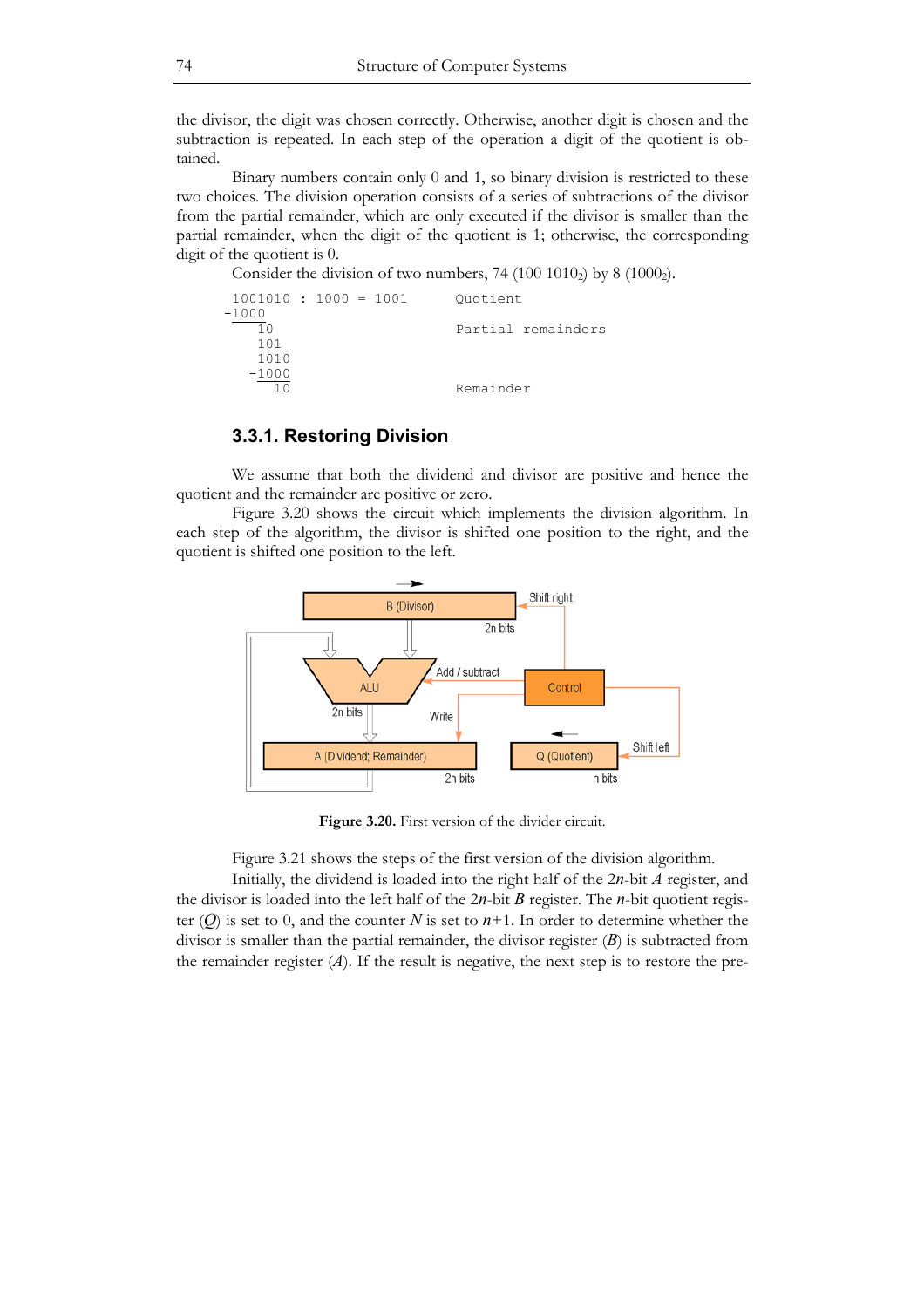vious value by adding the divisor back to the remainder, generating a 0 in the *Q*0 position of the quotient register. This is the reason why this method is called *restoring division*. If the result is positive, a 1 is generated in the *Q*0 position of the quotient register. In the next step, the divisor is shifted to the right, aligning the divisor with the dividend for the next iteration.



Figure 3.21. The first version of the restoring division algorithm.

# **Example 3.4**

 Using the first version of the restoring division algorithm, divide the 4-bit numbers  $X = 13$  and  $Y = 5 (1101<sub>2</sub> \div 0101<sub>2</sub>).$ 

## **Answer**

 Table 3.6 shows the contents of the registers in each step of the operation, finally obtaining a quotient of 2 and a remainder of 3.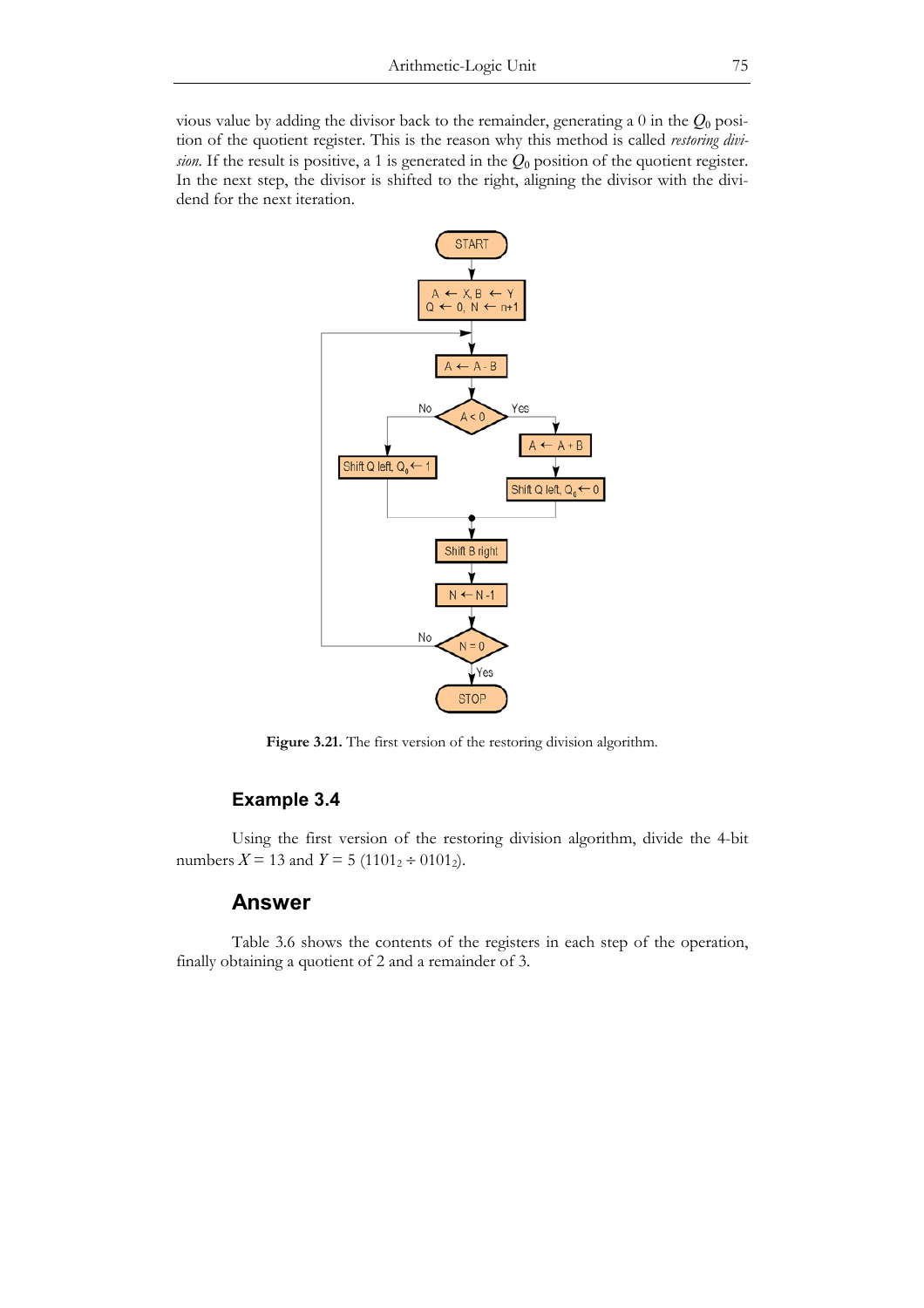| <b>Step</b>             | A         | Q    | в         | Operation                                      |
|-------------------------|-----------|------|-----------|------------------------------------------------|
| 0                       | 0000 1101 | 0000 | 0101 0000 | Initialization                                 |
| 1                       | 1011 1101 | 0000 | 0101 0000 | $A = A - B$                                    |
|                         | 0000 1101 | 0000 | 0101 0000 | $A = A + B$ , Shift left Q, Q <sub>0</sub> = 0 |
|                         | 0000 1101 | 0000 | 0010 1000 | Shift right B                                  |
| 2                       | 1101 1000 |      |           | $A = A - B$                                    |
|                         | 1110 0101 | 0000 | 0010 1000 |                                                |
|                         | 0000 1101 | 0000 | 0010 1000 | $A = A + B$ , Shift left Q, Q <sub>0</sub> = 0 |
|                         | 0000 1101 | 0000 | 0001 0100 | Shift right B                                  |
| 3                       | 1110 1100 |      |           | $A = A - B$                                    |
|                         | 1111 1001 | 0000 | 0001 0100 |                                                |
|                         | 0000 1101 | 0000 | 0001 0100 | $A = A + B$ , Shift left Q, Q <sub>0</sub> = 0 |
|                         | 0000 1101 | 0000 | 0000 1010 | Shift right B                                  |
| $\overline{\mathbf{4}}$ | 1111 0110 |      |           | $A = A - B$                                    |
|                         | 0000 0011 | 0000 | 0000 1010 |                                                |
|                         | 0000 0011 | 0001 | 0000 1010 | Shift left $Q$ , $Q_0 = 1$                     |
|                         | 0000 0011 | 0001 | 0000 0101 | Shift right B                                  |
| 5                       | 1111 1011 |      |           | $A = A - B$                                    |
|                         | 1111 1110 | 0001 | 0000 0101 |                                                |
|                         | 0000 0011 | 0010 | 0000 0101 | $A = A + B$ , Shift left Q, Q <sub>0</sub> = 0 |
|                         | 0000 0011 | 0010 | 0000 0010 | Shift right B                                  |

**Table 3.6.** Division example using the first version of the algorithm.

 Shifting the partial remainder to the left instead of shifting the divisor to the right produces the same alignment and simplifies the hardware necessary for the ALU and the divisor register. Both the divisor register and the ALU could have the size reduced to half (*n* bits instead of 2*n* bits).

 The second improvement comes from the fact that the first step of the algorithm cannot generate a digit of 1 in the quotient, because, in this case, the quotient would be too large for its register. By switching the order of the operations to shift and then to subtract, one iteration of the algorithm can be removed.

 Another observation is that the size of the *A* register could be reduced to half, and the *A* and *Q* registers could be combined, shifting the bits of the quotient into the *A* register instead of shifting in zeros as in the preceding algorithm. The *A* and *Q* registers are shifted left together. Figure 3.22 shows the final version of the restoring division algorithm.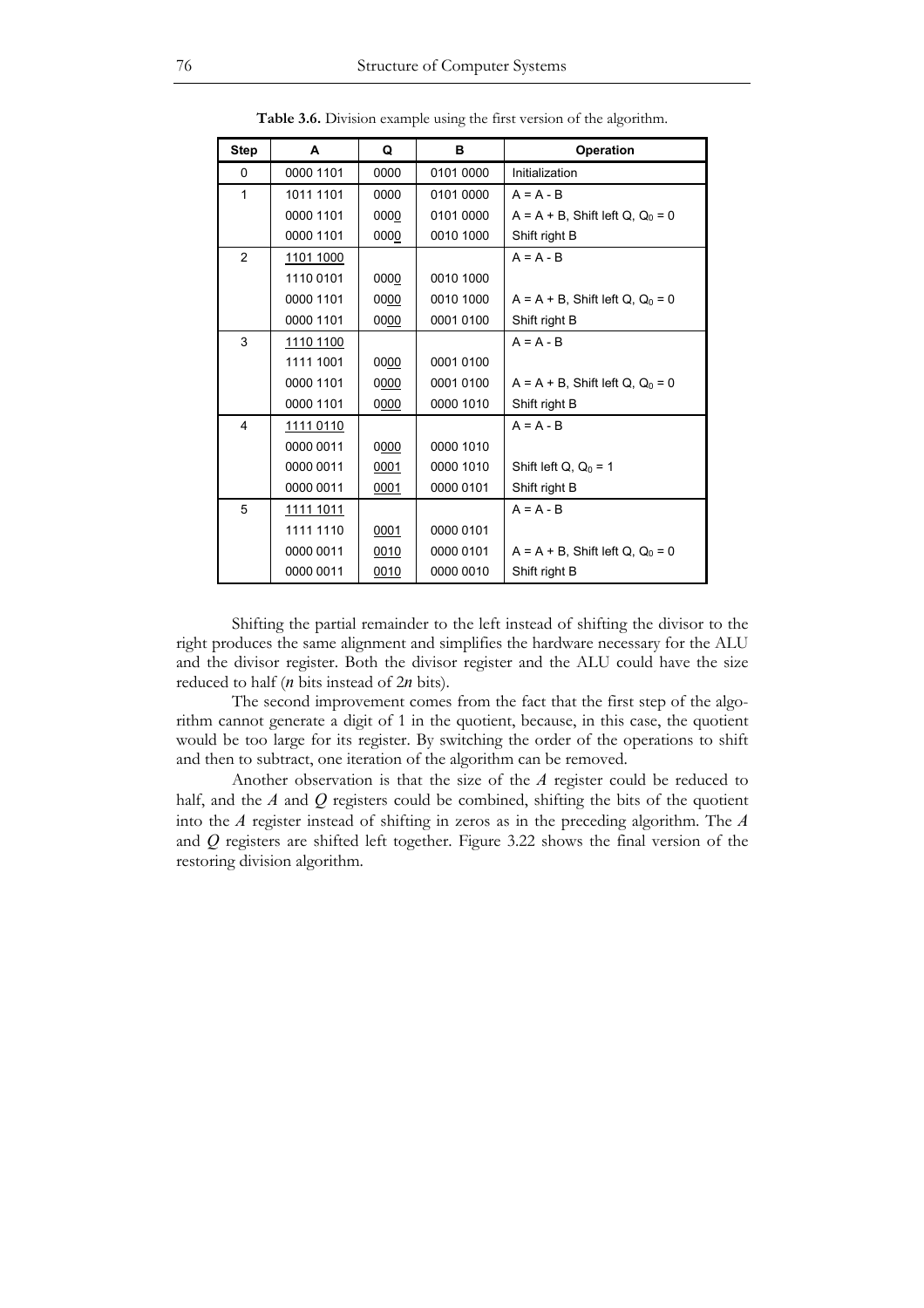

**Figure 3.22.** Final version of the restoring division algorithm.

The final version of the restoring divider circuit is shown in Figure 3.23.



Figure 3.23. Final version of the restoring divider circuit.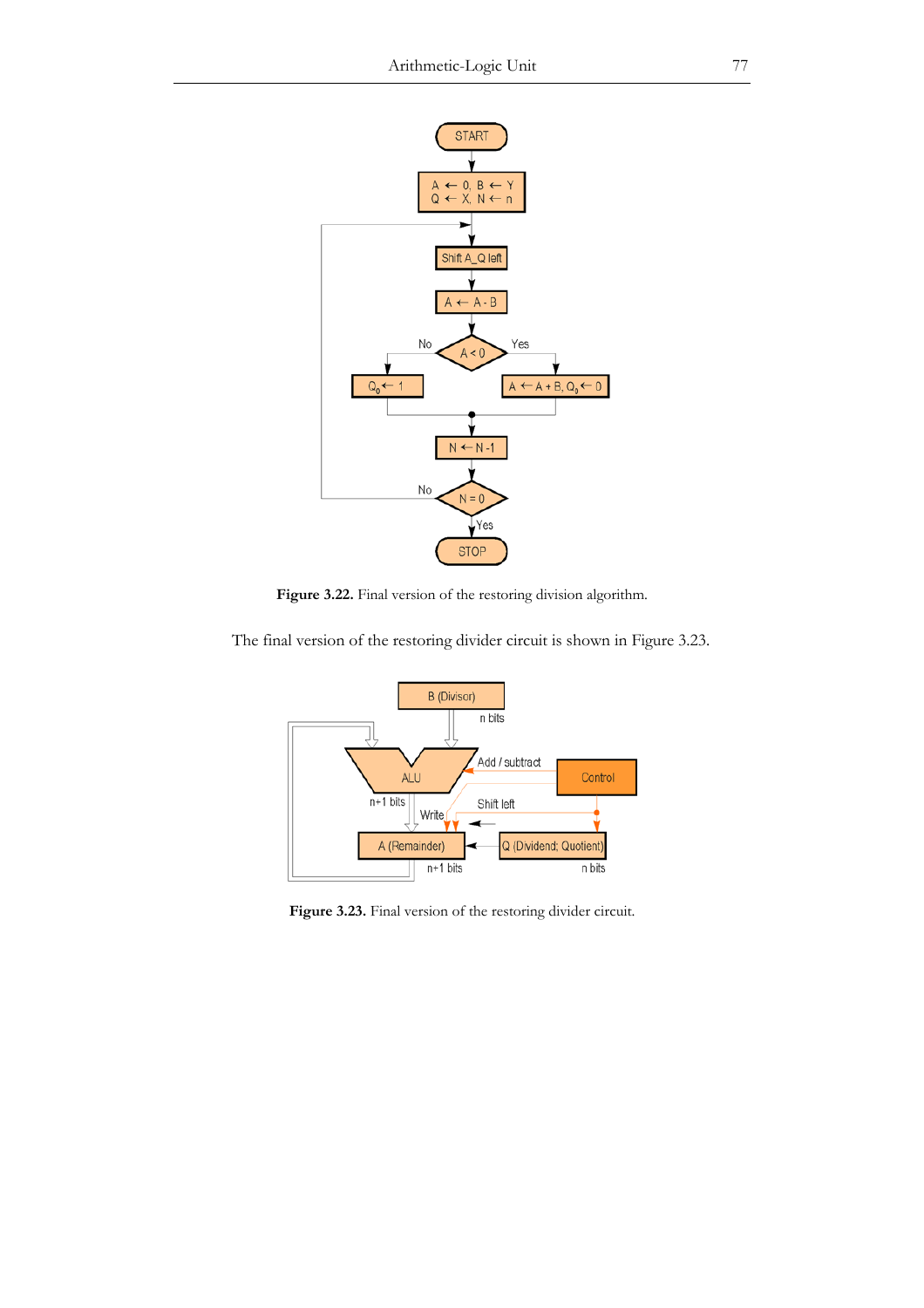## **Example 3.5**

Using the final version of the algorithm, divide  $X = 13$  by  $Y = 5$ .

### **Answer**

 Table 3.7 shows the contents of the registers in each step of the operation. The remainder is formed in the *A* register, and the quotient in the *Q* register.

| <b>Step</b>    | A                                                             | Q            | в    | <b>Operation</b>                                         |
|----------------|---------------------------------------------------------------|--------------|------|----------------------------------------------------------|
| 0              | 0 0000                                                        | 1101         | 0101 | Initialization                                           |
| 1              | 0 0 0 0 1<br>1 1011<br>1 1 1 0 0<br>00101<br>0 0001           | 1010<br>1010 | 0101 | Shift left A Q<br>$A = A - B$<br>$A = A + B$ , $Q_0 = 0$ |
| $\overline{2}$ | 0 0 0 1 1<br>1 1011<br>1 1110<br>00101<br>0 0 0 1 1           | 0100<br>0100 | 0101 | Shift left A Q<br>$A = A - B$<br>$A = A + B$ , $Q_0 = 0$ |
| 3              | 00110<br>1 1011<br>0 0001                                     | 1000<br>1001 | 0101 | Shift left A Q<br>$A = A - B$<br>$Q_0 = 1$               |
| 4              | 0 0 0 1 1<br>1 1011<br>1 1 1 1 0<br><u>00101</u><br>0 0 0 1 1 | 0010<br>0010 | 0101 | Shift left A Q<br>$A = A - B$<br>$A = A + B$ , $Q_0 = 0$ |

**Table 3.7.** Division example using the final version of the restoring division algorithm.

# **3.3.2. Nonrestoring Division**

 Restoring the partial remainder increases the execution time of the division operation, since on average the restoring is executed in 50% of the cases. Each addition of the divisor to the partial remainder is followed by a subtraction of the divisor in the next step, after the partial remainder is shifted one position to the left. Shifting to the left is equivalent to multiplying by 2.

The sequence of operations performed is as follows:

• The divisor (*Y*) is subtracted from the partial remainder (*R*):

$$
R \leftarrow R - Y
$$

• If the result is negative, the partial remainder is restored in the same step:

$$
R \leftarrow R - Y + Y
$$